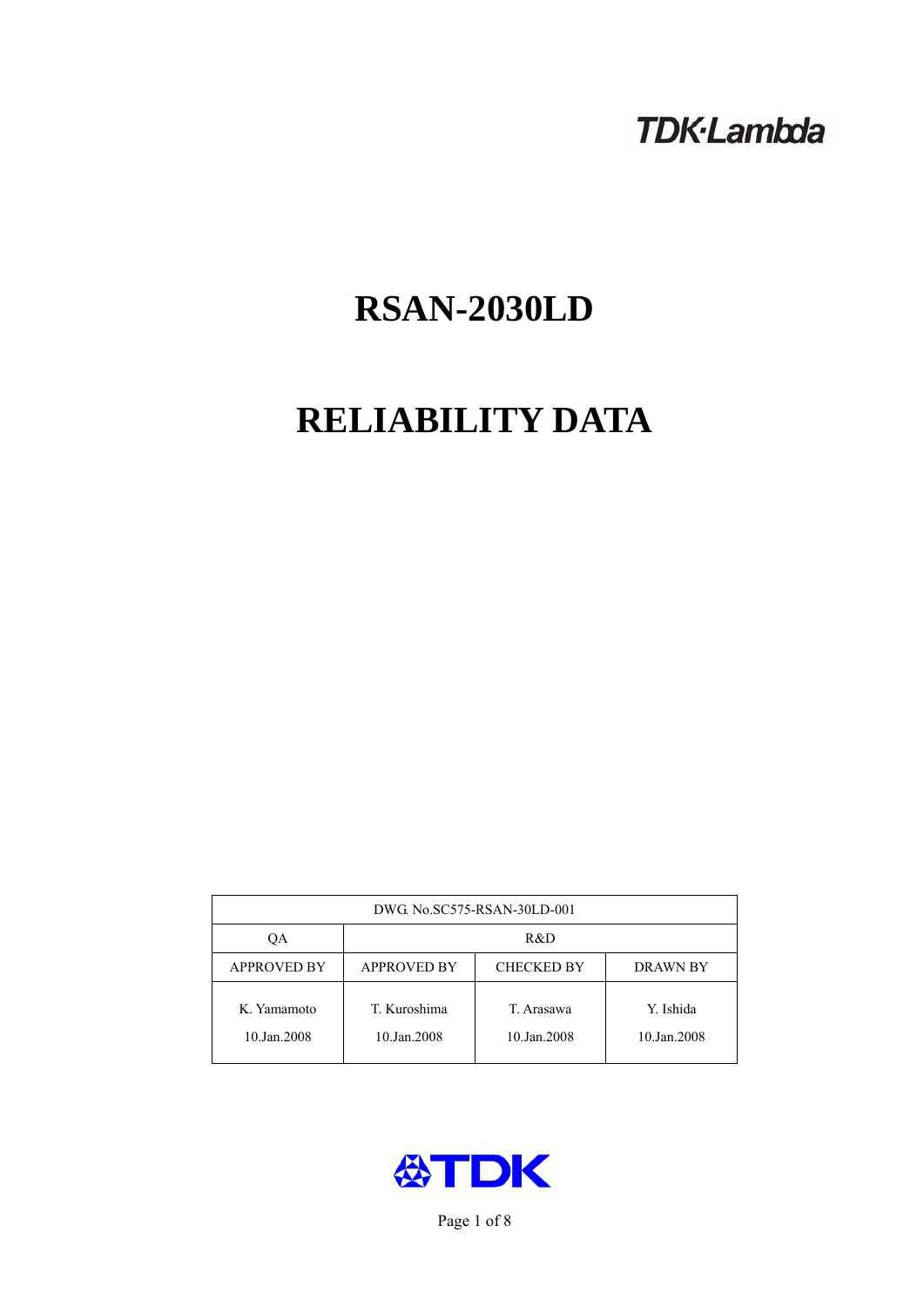#### **RSAN-2030LD**

# **I N D E X**

|                                     | Page   |
|-------------------------------------|--------|
| 1. Calculated Values of MTBF        | Page-3 |
| 2. Vibration Test                   | Page-4 |
| 3. Heat Cycle Test                  | Page-5 |
| 4. Humidity Test                    | Page-6 |
| 5. High Temperature Resistance Test | Page-7 |
| 6. Low Temperature Storage Test     | Page-8 |

The following data are typical values. As all units have nearly the same characteristics, the data to be considered as ability values.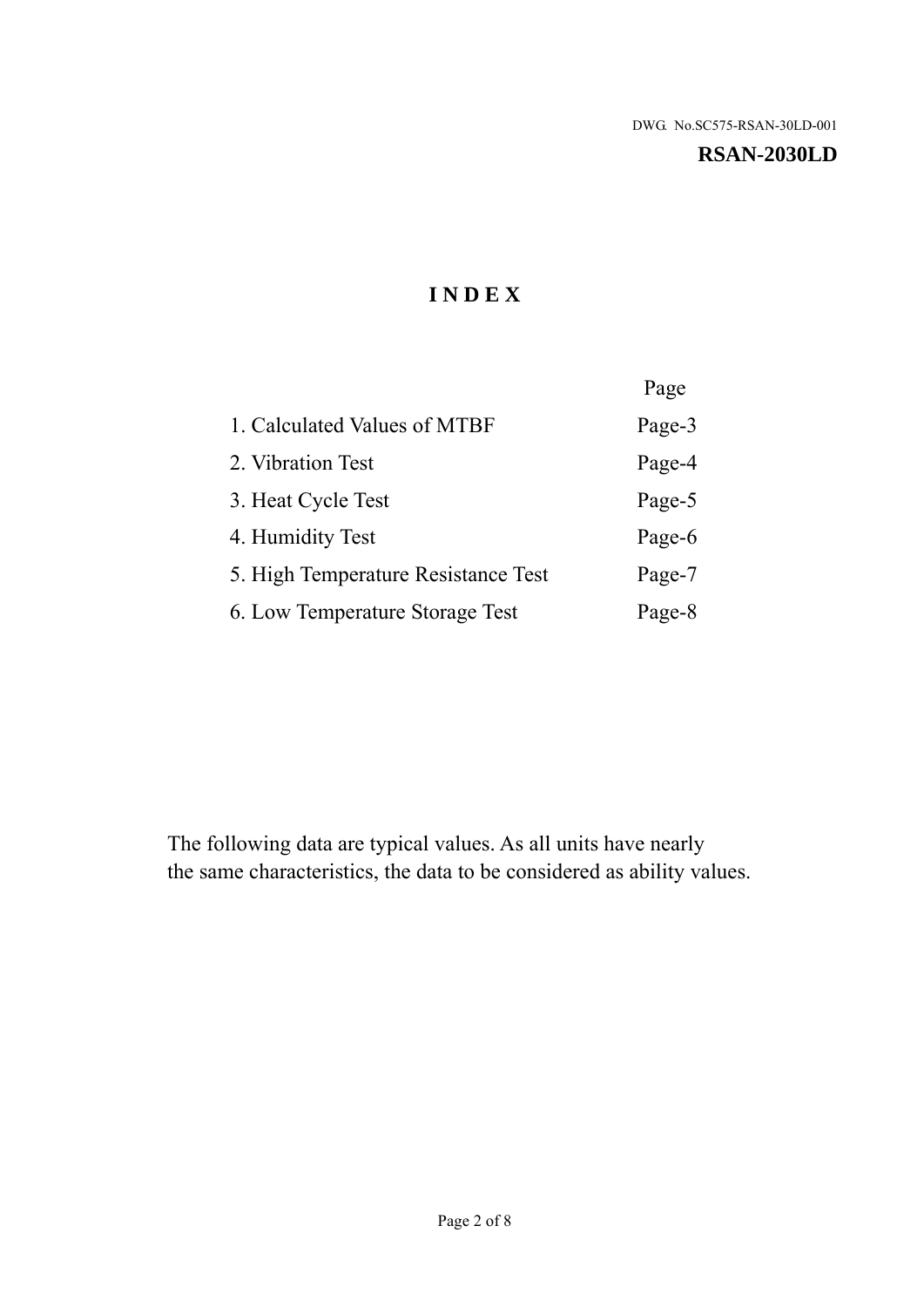#### **RSAN-2030LD**

#### 1. Calculated values of MTBF

MODEL : RSAN-2030LD

(1) Calculating Method

 Calculated based on parts stress reliability projection of MIL-HDBK-217F NOTICE2.

Individual failure rates  $\lambda$  G is given to each part and MTBF is calculated by the count of each part.

$$
MIBF = \frac{1}{\lambda_{\text{equip}}} = \frac{1}{\sum_{i=1}^{n} N_i (\lambda_G \pi_Q)_i} \times 10^6 \text{ (hours)}
$$

| $\lambda$ equip | : Total equipment failure rate (Failure $/ 10^6$ Hours)                   |
|-----------------|---------------------------------------------------------------------------|
| $\lambda$ G     | : Generic failure rate for the $\hbar$ generic part                       |
|                 | (Failure/ $10^6$ Hours)                                                   |
| Ni              | : Quantity of <i>i</i> th generic part                                    |
| N               | : Number of different generic part categories                             |
| $\pi$ Q         | : Generic quality factor for the <i>i</i> th generic part ( $\pi Q = 1$ ) |

- (2) MTBF Values
	- GF : Ground, Fixed

 $MTBF = 12,162,491$  (Hours)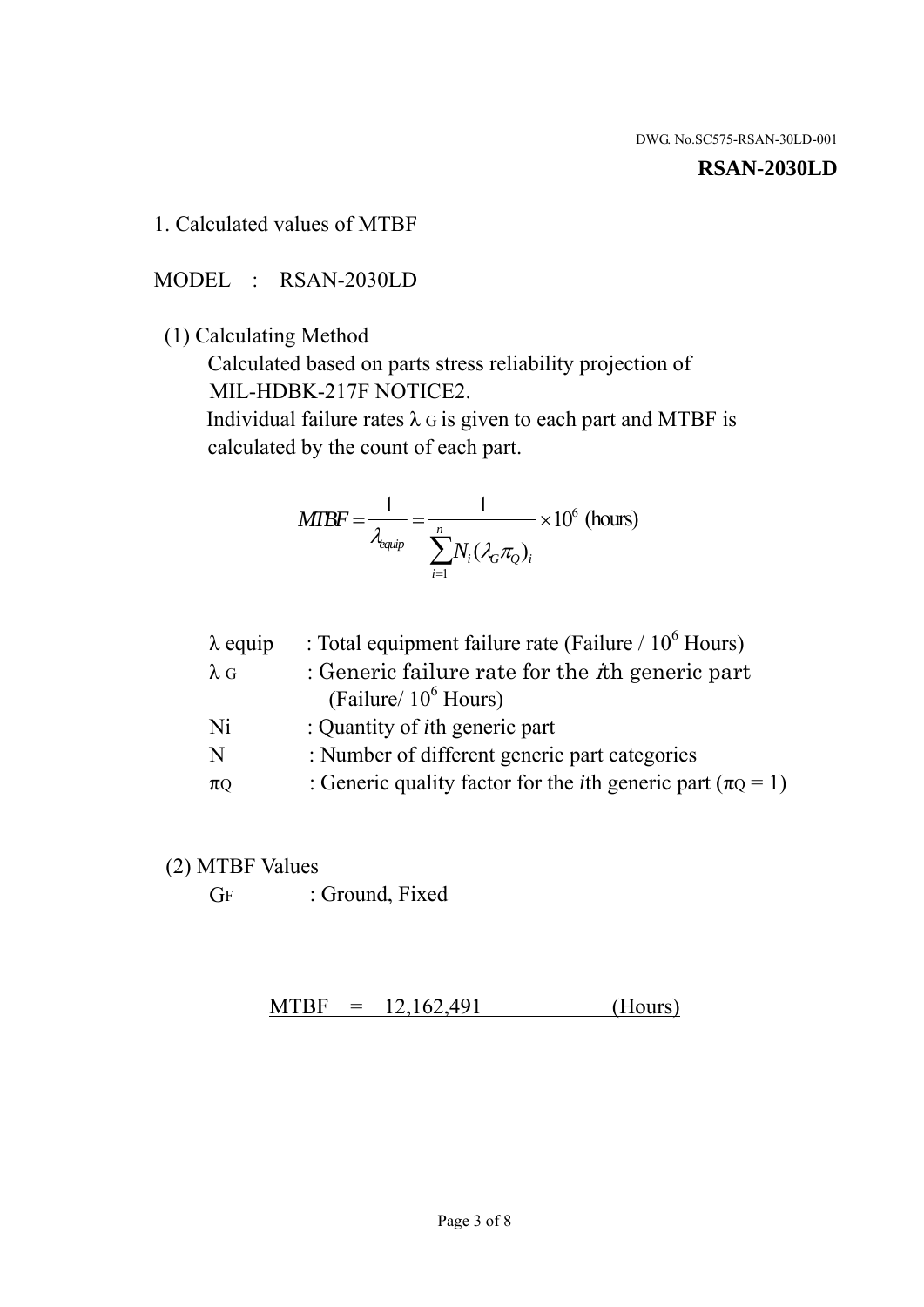#### **RSAN-2030LD**

2. Vibration Test

### MODEL : RSAN-2030LD (Representation Product : RSEN-2030D)

- (1) Vibration Test Class Frequency Variable Endurance Test
- (2) Equipment Used Controller VS-1000-6, Vibrator 905-FN ( IMV CORP.)
- (3) The Number of D.U.T. (Device Under Test) 5 units
- (4) Test Condition
	- · Frequency : 10~55Hz
	- $\cdot$  Acceleration : 9.8m/s<sup>2</sup>, Sweep for 1 min.
	- · Dimension and times : X, Y and Z directions for 1 hour each.

# (5) Test Method

Fix the D.U.T. on the fitting-stage

# (6) Test Results

PASS

#### Typical Sample Data

| Check item                         | Spec.                                                   |           | <b>Before Test</b>  | After Test          |
|------------------------------------|---------------------------------------------------------|-----------|---------------------|---------------------|
| Attenuation (dB)                   | Differential Mode: 25dBmin.                             | $0.4$ MHz | 38.80               | 39.10               |
|                                    |                                                         | 30 MHz    | 56.51               | 55.42               |
|                                    | Common Mode: 25dBmin.                                   | 2 MHz     | 36.23               | 36.01               |
|                                    |                                                         | 30 MHz    | 37.14               | 36.63               |
| Leakage Current (mA)               | Line1<br>$1mA$ max. $(250V, 60Hz)$<br>Line <sub>2</sub> |           | 0.41                | 0.40                |
|                                    |                                                         |           | 0.41                | 0.40                |
| DC Resistance $(m\Omega)$          | 6m $\Omega$ max.                                        |           | 3.62                | 3.60                |
| <b>Test Voltage</b>                | $L-L: 1768Vdc$ 60s.                                     |           | OK<br><b>OK</b>     |                     |
|                                    | $L-E$ : 2500Vac 60s.                                    |           |                     |                     |
| Isolation Resistance ( $M\Omega$ ) | $100M \Omega$ min. (500Vdc 60s)                         |           | $4.0 \times 10^{6}$ | $4.0 \times 10^{6}$ |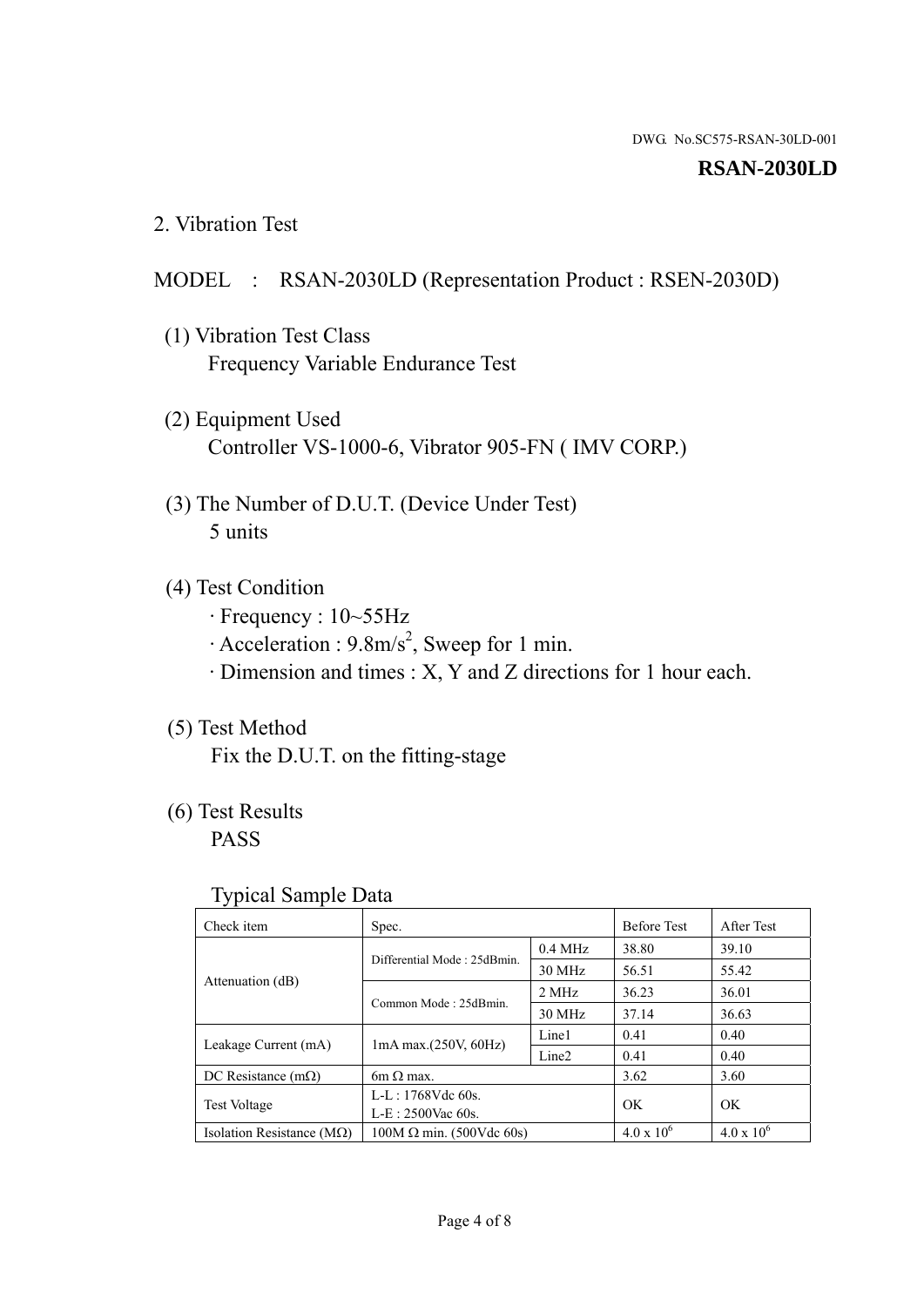1 cycle

30min.

3min.

30min.

3. Heat Cycle Test

# MODEL : RSAN-2030LD (Representation Product : RSEN-2030)

- (1) Equipment Used TEMPERATURE CHAMBER TSA-71H-W (ESPEC CORP.)
- (2) The Number of D.U.T. (Device Under Test) 5 units
- (3) Test Conditions
	- · Ambient Temperature : -25~+85°C · Test Cycles : 100cycles
- (4) Test Method

 Before the test check if there is no abnormal characteristics and put the D.U.T. in the testing chamber. Then test it in the above cycles, After the test is completed leave it for 1 hour at room temperature and check it if there is no abnormal each characteristics.

 $+85$ °C

 $-25$ °C

(5) Test Results

PASS

| <b>Typical Sample Data</b> |  |
|----------------------------|--|
|                            |  |

| Check item                         | Spec.                           |                   | <b>Before Test</b> | After Test        |
|------------------------------------|---------------------------------|-------------------|--------------------|-------------------|
|                                    | Differential Mode: 25dBmin.     | $0.4$ MHz         | 40.06              | 40.06             |
|                                    |                                 | 30 MHz            | 55.64              | 57.12             |
| Attenuation (dB)                   | Common Mode: 25dBmin.           | 2 MHz             | 35.40              | 36.74             |
|                                    |                                 | 30 MHz            | 37.70              | 37.36             |
| Leakage Current (mA)               | $1mA$ max. $(250V, 60Hz)$       | Line1             | 0.41               | 0.49              |
|                                    |                                 | Line <sub>2</sub> | 0.42               | 0.48              |
| DC Resistance $(m\Omega)$          | 6m $\Omega$ max.                |                   | 3.48               | 3.22              |
| <b>Test Voltage</b>                | $L-L: 1768Vdc$ 60s.             |                   | OK                 | OK                |
|                                    | $L-E: 2500$ Vac 60s.            |                   |                    |                   |
| Isolation Resistance ( $M\Omega$ ) | $100M \Omega$ min. (500Vdc 60s) |                   | $9.5 \times 10^5$  | $9.4 \times 10^5$ |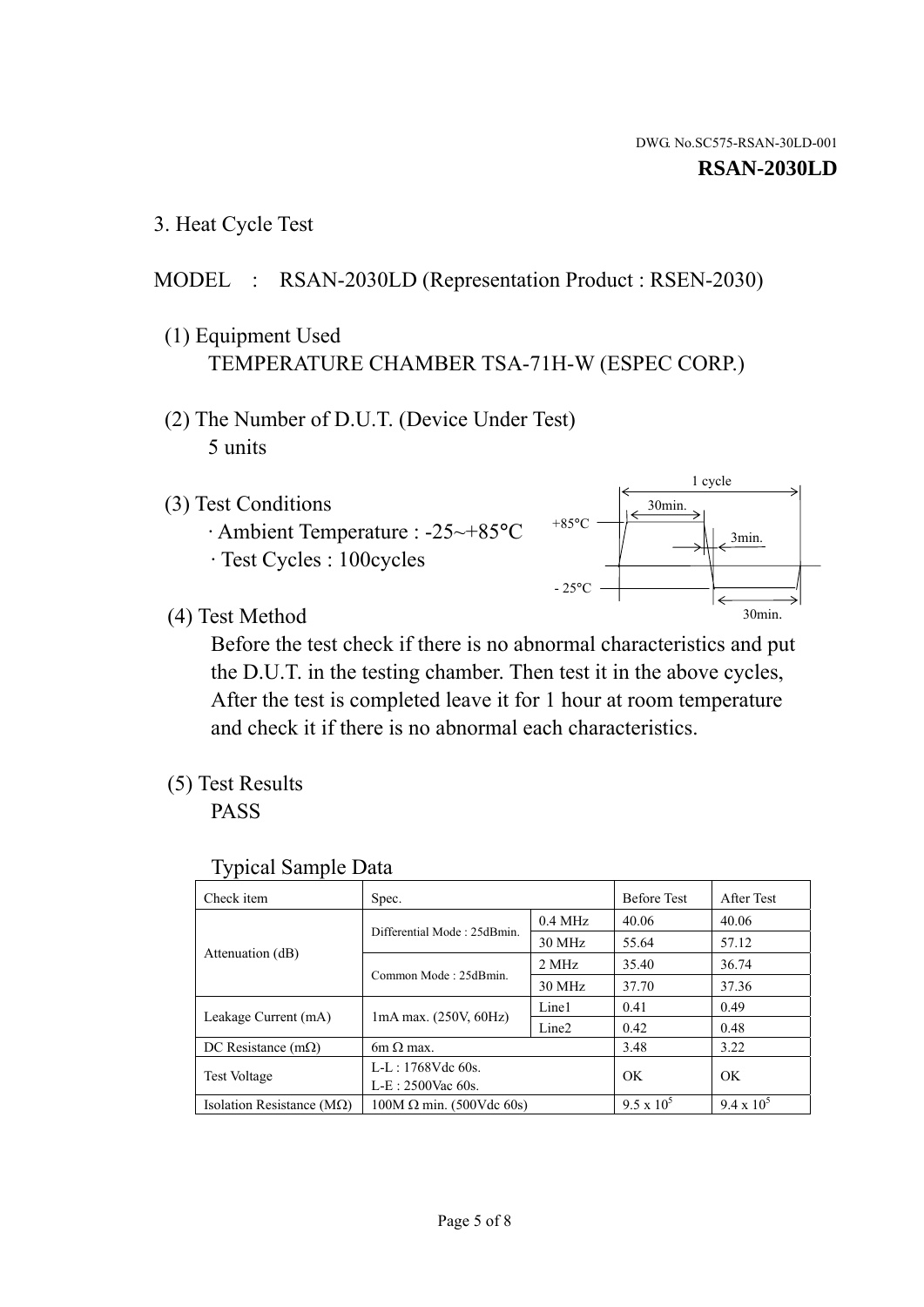4. Humidity Test

## MODEL : RSAN-2030LD (Representation Product : RSEN-2030)

- (1) Equipment Used TEMP. & HUMID. CHAMBER PR-4KT (ESPEC CORP.)
- (2) The Number of D.U.T. (Device Under Test) 5 units

## (3) Test Conditions

- · Ambient Temperature : +40°C
- · Test Time : 500 hours
- · Ambient Humidity : 90~95% RH No Dewdrop

## (4) Test Method

 Before the test check if there is no abnormal characteristics and put the D.U.T. in the testing chamber. Then test it in the above conditions. After the test is completed leave it for 1 hour at room temperature and check it if there is no abnormal each characteristics.

## (5) Test Results

PASS

| ╯┸                                 |                                                         |           |                     |                     |
|------------------------------------|---------------------------------------------------------|-----------|---------------------|---------------------|
| Check item                         | Spec.                                                   |           | <b>Before Test</b>  | After Test          |
|                                    | Differential Mode: 25dBmin.                             | $0.4$ MHz | 40.92               | 39.42               |
|                                    |                                                         | 30 MHz    | 57.38               | 55.62               |
| Attenuation (dB)                   | Common Mode: 25dBmin.                                   | 2 MHz     | 36.16               | 36.22               |
|                                    |                                                         | 30 MHz    | 37.34               | 37.92               |
| Leakage Current (mA)               | Line1<br>$1mA$ max. $(250V, 60Hz)$<br>Line <sub>2</sub> |           | 0.42                | 0.41                |
|                                    |                                                         |           | 0.42                | 0.43                |
| DC Resistance $(m\Omega)$          | $6m \Omega$ max.                                        |           | 3.62                | 3.58                |
| <b>Test Voltage</b>                | $L-L: 1768Vdc$ 60s.                                     |           | OK                  | OK                  |
|                                    | $L-E: 2500$ Vac 60s.                                    |           |                     |                     |
| Isolation Resistance ( $M\Omega$ ) | $100M \Omega$ min. (500Vdc 60s)                         |           | $3.6 \times 10^{6}$ | $4.5 \times 10^{6}$ |

#### Typical Sample Data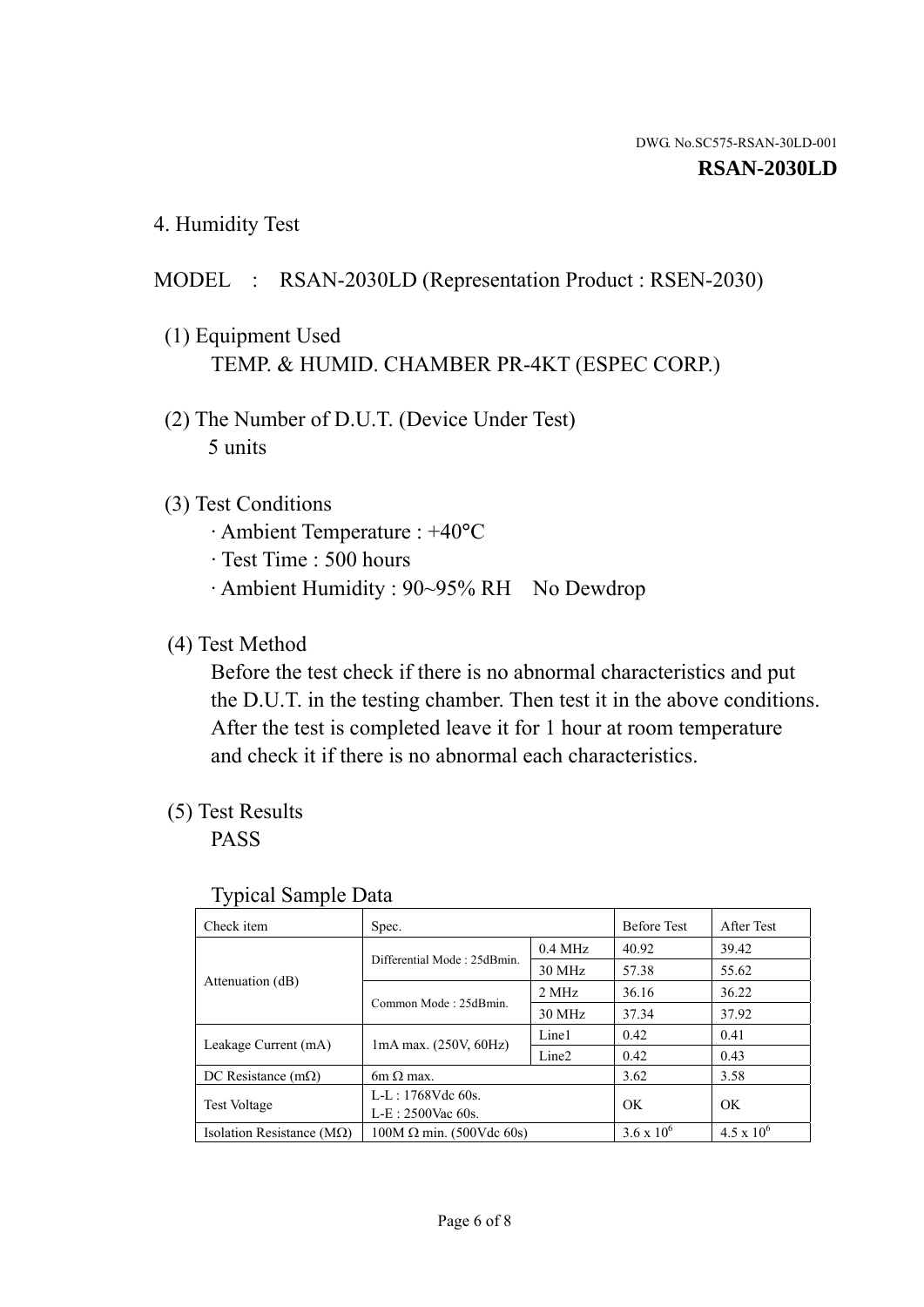5. High Temperature Resistance Test

# MODEL : RSAN-2030LD (Representation Product : RSEN-2060)

- (1) Equipment Used TEMPERATURE CHAMBER PHH-300 ( ESPEC CORP.)
- (2) The Number of D.U.T. (Device Under Test) 5 units
- (3) Test Conditions
	- · Ambient Temperature : +55°C
	- · Test Time : 500 hours
	- · Operating : DC 60A
- (4) Test Method

 Before the test check if there is no abnormal characteristics and put the D.U.T. in the testing chamber. Then test it in the above conditions. After the test is completed leave it for 1 hour at room temperature and check it if there is no abnormal each characteristics.

(5) Test Results

PASS

| J 1                                |                                                         |           |                     |                     |
|------------------------------------|---------------------------------------------------------|-----------|---------------------|---------------------|
| Check item                         | Spec.                                                   |           | <b>Before Test</b>  | After Test          |
|                                    | Differential Mode: 25dBmin.                             | $0.2$ MHz | 57.86               | 58.52               |
|                                    |                                                         | 30 MHz    | 52.04               | 51.94               |
| Attenuation (dB)                   | Common Mode: 25dBmin.                                   | 2 MHz     | 35.90               | 36.04               |
|                                    |                                                         | 30 MHz    | 26.60               | 27.62               |
| Leakage Current (mA)               | Line1<br>$1mA$ max. $(250V, 60Hz)$<br>Line <sub>2</sub> |           | 0.45                | 0.46                |
|                                    |                                                         | 0.46      | 0.46                |                     |
| DC Resistance $(m\Omega)$          | $3m \Omega$ max.                                        |           | 2.22                | 2.24                |
| <b>Test Voltage</b>                | $L-L: 1768Vdc$ 60s.                                     |           |                     |                     |
|                                    | $L-E: 2500$ Vac 60s.                                    |           | OK                  | OK                  |
| Isolation Resistance ( $M\Omega$ ) | $100M \Omega$ min. (500Vdc 60s)                         |           | $4.1 \times 10^{6}$ | $4.6 \times 10^{6}$ |

#### Typical Sample Data